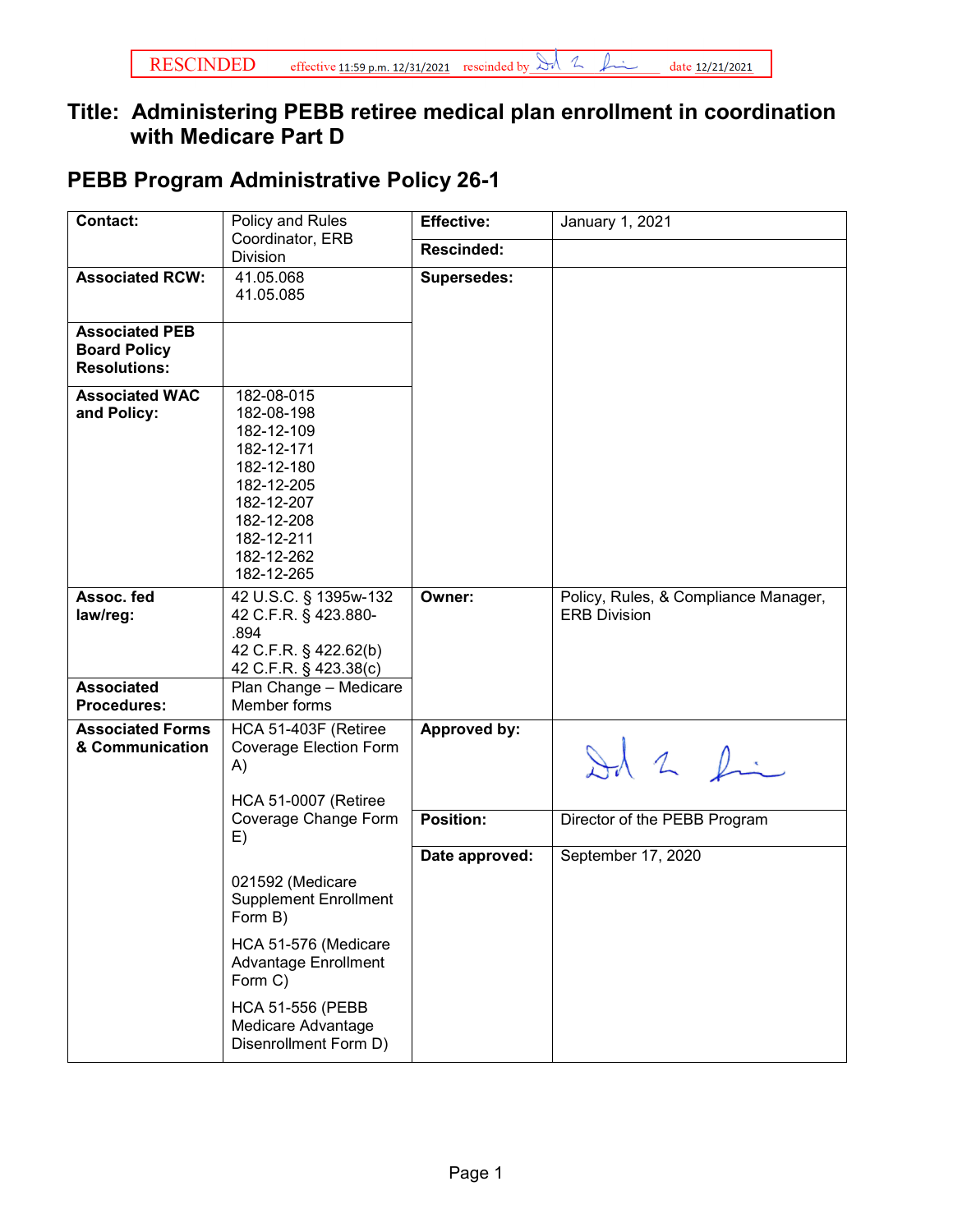## **PURPOSE**

To administer Public Employees Benefits Board (PEBB) retiree medical plan enrollment in order to participate in the employer incentive program established in 42 U.S.C. § 1395w-132.

## **POLICY**

- 1. The PEBB Program manages member enrollment in PEBB retiree medical and dental insurance based on the member's Medicare Part D enrollment.
	- a. The PEBB Program gathers Medicare subsidy eligibility information from the Retiree Drug Subsidy Program.
	- b. The PEBB Program informs the subscriber of their option(s) in writing so they can make an educated decision.
	- c. The PEBB Program determines a subscriber's option(s) based on their specific circumstance as outlined in the table below.

| <b>Circumstance</b> |                                                                                                                                          | Coordination of enrollment in PEBB retiree medical insurance |               |                                                                                                                                                                                                                                                                                                                                                                                                                                                                                                                                                                                   |
|---------------------|------------------------------------------------------------------------------------------------------------------------------------------|--------------------------------------------------------------|---------------|-----------------------------------------------------------------------------------------------------------------------------------------------------------------------------------------------------------------------------------------------------------------------------------------------------------------------------------------------------------------------------------------------------------------------------------------------------------------------------------------------------------------------------------------------------------------------------------|
|                     | A. Subscriber, subscriber's<br>spouse or state registered<br>domestic partner is enrolled in<br>Medicare Part A and Part B<br><b>AND</b> | 1.                                                           | partner must: | Subscriber, subscriber's spouse or state registered domestic<br>a. Terminate their Medicare Part D plan enrollment in order<br>to retain enrollment in the selected PEBB medical plan.<br>i. Proof of their Medicare Part D plan termination<br>is required.                                                                                                                                                                                                                                                                                                                      |
|                     | Subsequently enrolls in a<br>Medicare Part D plan                                                                                        |                                                              |               | <b>OR</b>                                                                                                                                                                                                                                                                                                                                                                                                                                                                                                                                                                         |
|                     |                                                                                                                                          |                                                              |               | b. Enroll in PEBB's Medicare Supplement Plan G in order<br>to retain enrollment in PEBB retiree medical and dental<br>insurance.<br>i. The subscriber must complete a Group<br>Medicare Supplement Plan Enrollment<br>Application (Form B). If the subscriber or any<br>dependents are enrolled in a Medicare<br>Advantage or Medicare Advantage prescription-<br>drug plan, they must also complete a Medicare<br>Advantage Plan Disenrollment form (Form D).<br>ii. Non-Medicare enrollees on the account will be<br>enrolled in the Uniform Medical Plan Classic.<br><b>OR</b> |
|                     |                                                                                                                                          |                                                              | C.            | Terminate PEBB retiree medical and dental insurance.<br>This will also terminate medical and dental insurance<br>coverage for all dependents enrolled under the<br>subscriber's account.<br>The subscriber must submit a written request for<br>termination.                                                                                                                                                                                                                                                                                                                      |
|                     |                                                                                                                                          | 2.                                                           | а.            | Subscribers are required to respond to the PEBB Program by<br>the date listed in the PEBB Program's notification(s) in order to<br>remain enrolled in PEBB retiree medical and dental insurance.<br>If a subscriber fails to respond regarding themselves,<br>then the PEBB Program will terminate coverage for the<br>subscriber and any enrolled dependents on the<br>subscriber's account as described in WAC 182-12-<br>$207(1)$ .<br>b. If a subscriber fails to respond regarding their spouse or<br>state registered domestic partner, then the PEBB                       |